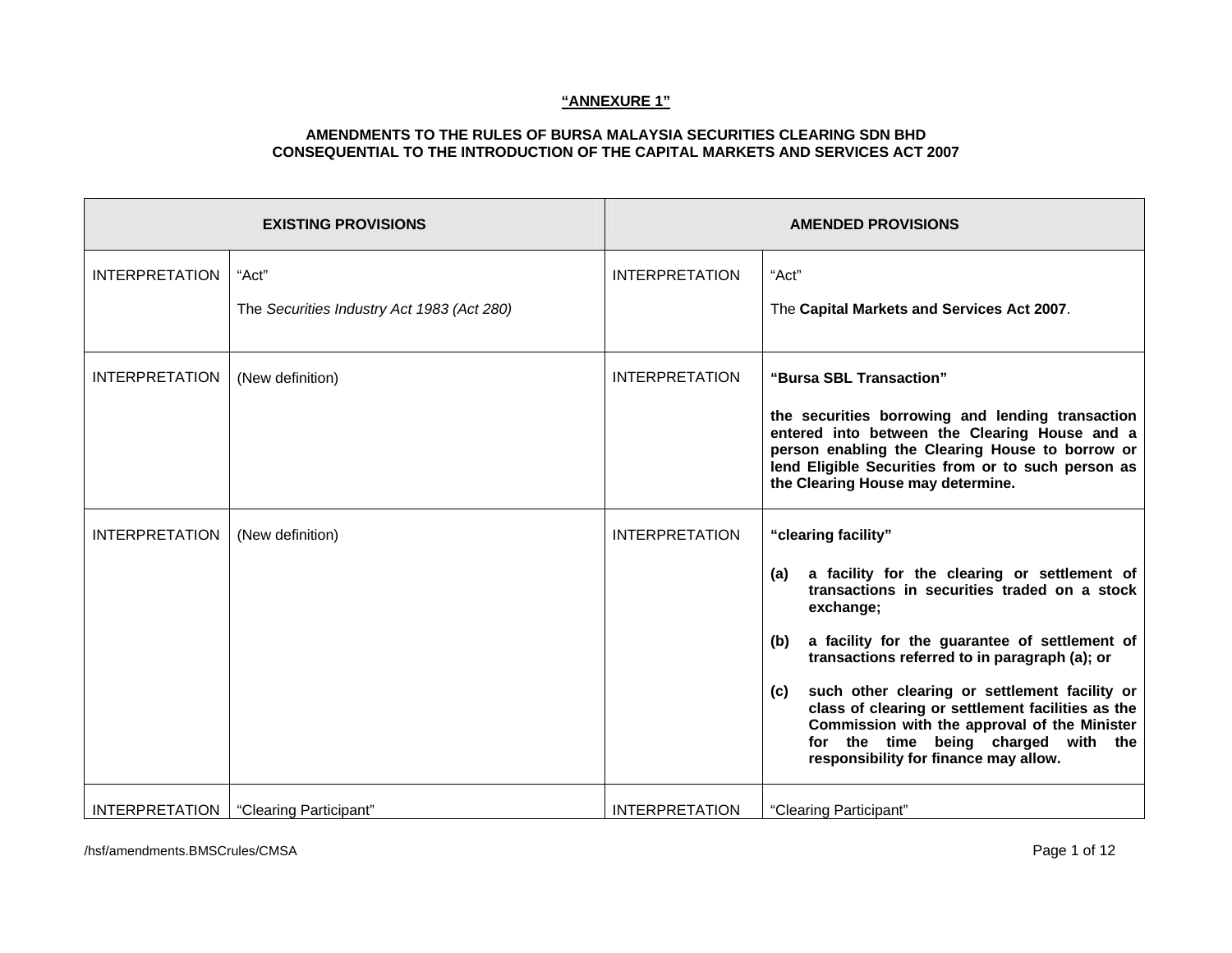|                       | <b>EXISTING PROVISIONS</b>                                                                                                                                                                                                                                                                           | <b>AMENDED PROVISIONS</b> |                                                                                                                                                                                                                     |  |
|-----------------------|------------------------------------------------------------------------------------------------------------------------------------------------------------------------------------------------------------------------------------------------------------------------------------------------------|---------------------------|---------------------------------------------------------------------------------------------------------------------------------------------------------------------------------------------------------------------|--|
|                       | a participant as defined in the Act.                                                                                                                                                                                                                                                                 |                           | a participant as defined in the Act, in relation to the<br><b>Clearing House.</b>                                                                                                                                   |  |
| <b>INTERPRETATION</b> | "Director"<br>Includes any person occupying the position of director<br>of a corporation by whatever name called and includes<br>a person in accordance with whose directions or<br>instructions the directors of a corporation are<br>accustomed to act and an alternate or substitute<br>director. | <b>INTERPRETATION</b>     | Deleted.                                                                                                                                                                                                            |  |
| <b>INTERPRETATION</b> | "Default Rules"<br>Rules which provide for the taking of Default<br>Proceedings by the Clearing House as set out in<br>Chapter 4.                                                                                                                                                                    | <b>INTERPRETATION</b>     | "Default Rules"<br>Rules which provide for the taking of Default<br>Proceedings by the Clearing House in relation to<br>Market Contracts or Bursa SBL Transactions, as the<br>case may be, as set out in Chapter 4. |  |
| <b>INTERPRETATION</b> | "Market Contracts"<br>Means:<br>Novated Contract; or<br>(a)                                                                                                                                                                                                                                          | <b>INTERPRETATION</b>     | "Market Contract"<br>Means:<br>Novated Contract; or<br>(a)                                                                                                                                                          |  |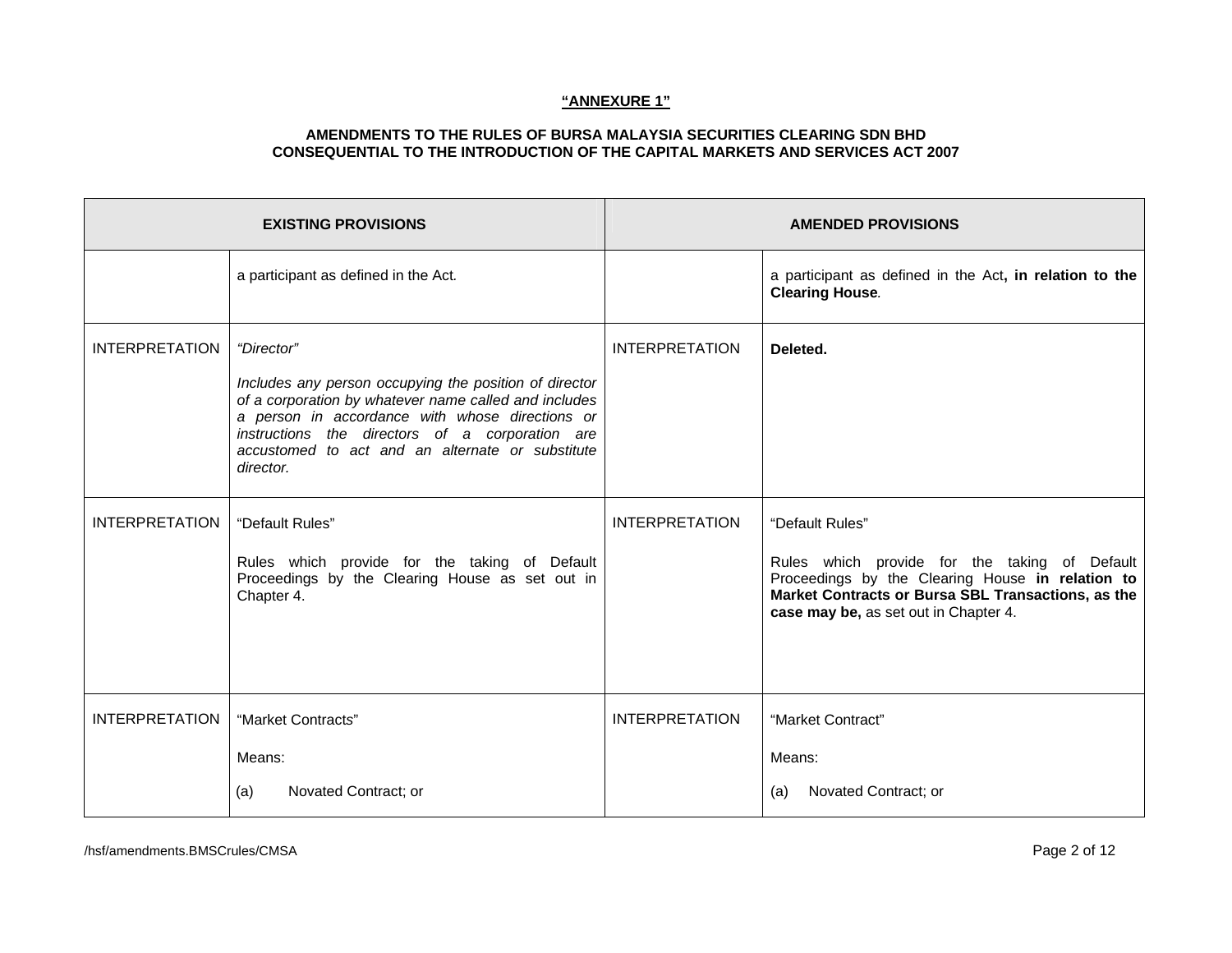|                       | <b>EXISTING PROVISIONS</b>                                                                                                                                                                                                                                                                                                                |                       | <b>AMENDED PROVISIONS</b>                                                                                                                                                                                                                                                                                                             |
|-----------------------|-------------------------------------------------------------------------------------------------------------------------------------------------------------------------------------------------------------------------------------------------------------------------------------------------------------------------------------------|-----------------------|---------------------------------------------------------------------------------------------------------------------------------------------------------------------------------------------------------------------------------------------------------------------------------------------------------------------------------------|
|                       | a contract entered into by a Trading Clearing<br>(b)<br>Participant on, or subject to<br>the rules of,<br>Exchange, which is, or is to be,<br>the<br>cleared and settled<br>through the Clearing<br>House.                                                                                                                                |                       | <b>Direct Business Contract.</b><br>(b)                                                                                                                                                                                                                                                                                               |
| <b>INTERPRETATION</b> | "Novated Contract"<br>a contract which is subject to the rules of the Clearing<br>House and entered into by the Clearing House with a<br>Trading Clearing Participant pursuant to a novation for<br>the purpose of the clearing and settlement of<br>transactions in Securities effected on, or subject to the<br>rules of, the Exchange. | <b>INTERPRETATION</b> | "Novated Contract"<br>a contract which is subject to the rules of the Clearing<br>House and entered into by the Clearing House with a<br>Trading Clearing Participant pursuant to a novation for<br>the purpose of the clearing and settlement of<br>transactions in Securities using the clearing facility of<br>the Clearing House. |
| <b>INTERPRETATION</b> | "Rules"<br>Shall have the same meaning as is assigned to that<br>expression in the Act.                                                                                                                                                                                                                                                   | <b>INTERPRETATION</b> | "Rules"<br>Shall have the same meaning as is assigned to that<br>expression in the Act, in relation to the Clearing<br>House.                                                                                                                                                                                                         |
| <b>Rule 1.19</b>      | <b>FORCE MAJEURE</b><br>The Clearing House shall not be liable for any<br>(a)<br>action taken or for any failure, hindrance or<br>delay in the provision of services or for any<br>failure to give effect to or delay in giving effect<br>any instructions from the Clearing<br>to<br>Participant with respect to its clearing and        | <b>Rule 1.19</b>      | <b>FORCE MAJEURE</b><br>The Clearing House shall not be liable for:<br>any action taken or for any failure, hindrance or<br>(a)<br>delay in the provision of services or for any<br>failure to give effect to or delay in giving effect to<br>any instructions from the Clearing Participant                                          |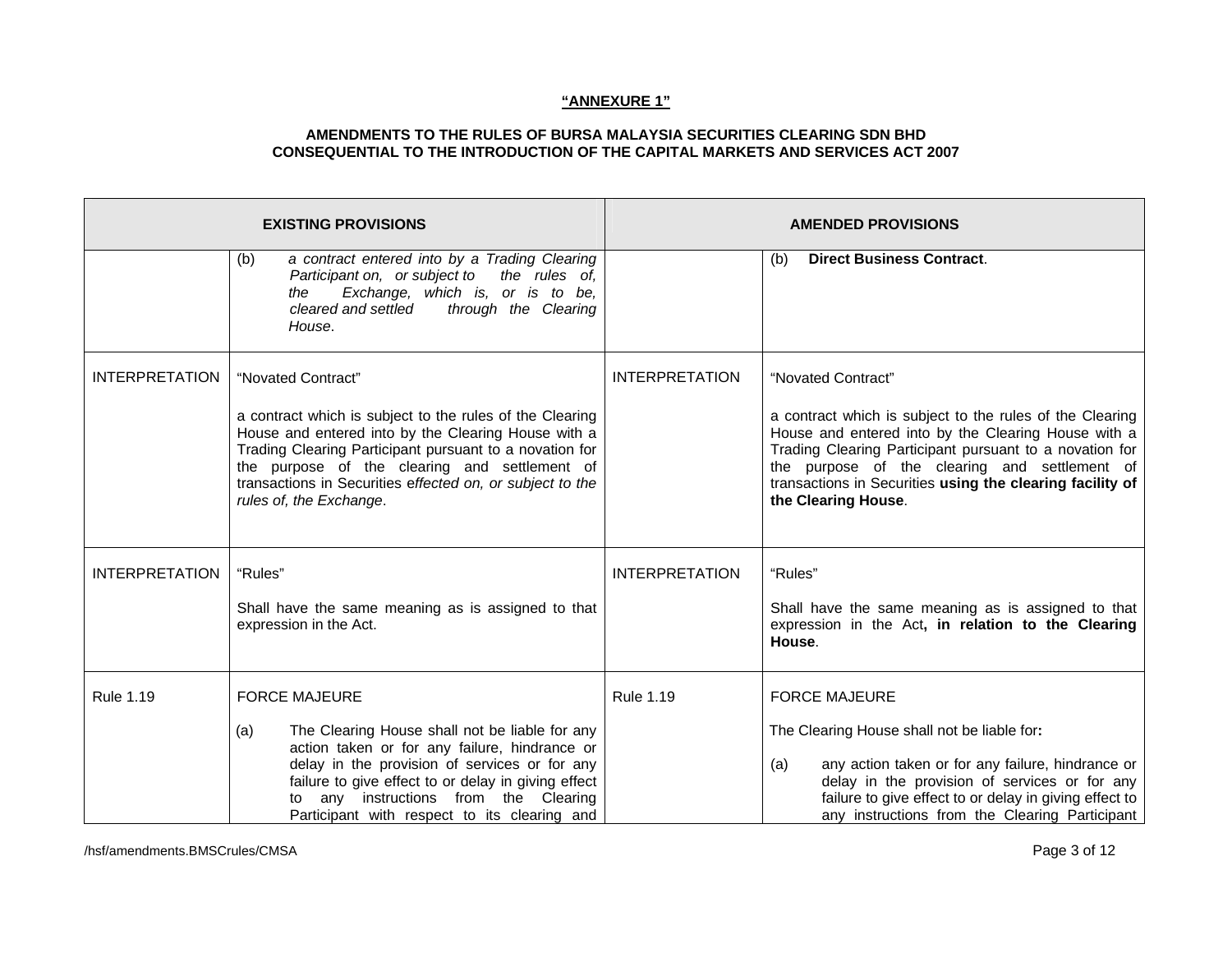| <b>EXISTING PROVISIONS</b> |                                                                                                                                                                                                                                                                                                                                                                                                                                                                                                                                                                                                                                                                                                                                                                                                                                                                                                 | <b>AMENDED PROVISIONS</b>                                                                                                                                                                                                                                                                                                                                                                                                                                                                                                                                                                                                                                                                                                                                                                                                                                                                                                                |
|----------------------------|-------------------------------------------------------------------------------------------------------------------------------------------------------------------------------------------------------------------------------------------------------------------------------------------------------------------------------------------------------------------------------------------------------------------------------------------------------------------------------------------------------------------------------------------------------------------------------------------------------------------------------------------------------------------------------------------------------------------------------------------------------------------------------------------------------------------------------------------------------------------------------------------------|------------------------------------------------------------------------------------------------------------------------------------------------------------------------------------------------------------------------------------------------------------------------------------------------------------------------------------------------------------------------------------------------------------------------------------------------------------------------------------------------------------------------------------------------------------------------------------------------------------------------------------------------------------------------------------------------------------------------------------------------------------------------------------------------------------------------------------------------------------------------------------------------------------------------------------------|
|                            | settlement services, the ISS or other services<br>and facilities or the performance in whole or in<br>part of its obligations under the Rules or under<br>any Market Contract or ISS Transaction if such<br>failure, hindrance or delay arises out of causes<br>beyond the Clearing House' control.<br>military authority, embargoes, fire, flood,<br>(b)<br>accidents,<br>labour<br>explosion,<br>disputes,<br>mechanical breakdowns, computer or system<br>failure, defects in computer or system software,<br>interruptions of power supply or other utilities<br>or service, any law, decree, regulations or<br>orders of government or courts, and any other<br>causes beyond the control of the Clearing<br>House, including without limitation to the<br>foregoing, any similar causes affecting the<br>Exchange or the Central Depository (whether<br>or not specified in their rules). | with respect to its clearing and settlement<br>services, the ISS or other services and facilities<br>or the performance in whole or in part of its<br>obligations under the Rules or under any Market<br>Contract or ISS Transaction if such failure,<br>hindrance or delay arises out of causes beyond<br>the Clearing House's control; and<br>(b)<br>military authority, embargoes, fire, flood,<br>explosion,<br>accidents,<br>labour<br>disputes,<br>mechanical breakdowns, computer or system<br>failure, defects in computer or system software,<br>interruptions of power supply or other utilities or<br>service, any law, decree, regulations or orders<br>of government or courts, and any other causes<br>beyond the control of the Clearing House,<br>including without limitation to the foregoing, any<br>similar causes affecting the Exchange or the<br>Central Depository (whether or not specified in<br>their rules). |
| Rule B2.2                  | <b>INVESTMENT</b><br><b>ORGANISATION</b><br><b>ENGAGED</b><br>IN<br><b>BUSINESS</b><br>In order to establish that it is an organisation which falls<br>within the criteria of Rule B2.1 (a) above, the<br>organisation has to satisfy the Clearing House that it is<br>either.<br>A body corporate incorporated within Malaysia<br>(a)<br>and by notice prescribed in the gazette<br>declared to be a public authority or agency of                                                                                                                                                                                                                                                                                                                                                                                                                                                             | Rule B <sub>2.2</sub><br><b>ORGANISATION</b><br><b>INVESTMENT</b><br><b>ENGAGED</b><br>IN<br><b>BUSINESS</b><br>In order to establish that it is an organisation which falls<br>within the criteria of Rule B2.1 (a) above, the<br>organisation must satisfy the Clearing House that it falls<br>within one of the following:<br>(No change)<br>(a)                                                                                                                                                                                                                                                                                                                                                                                                                                                                                                                                                                                      |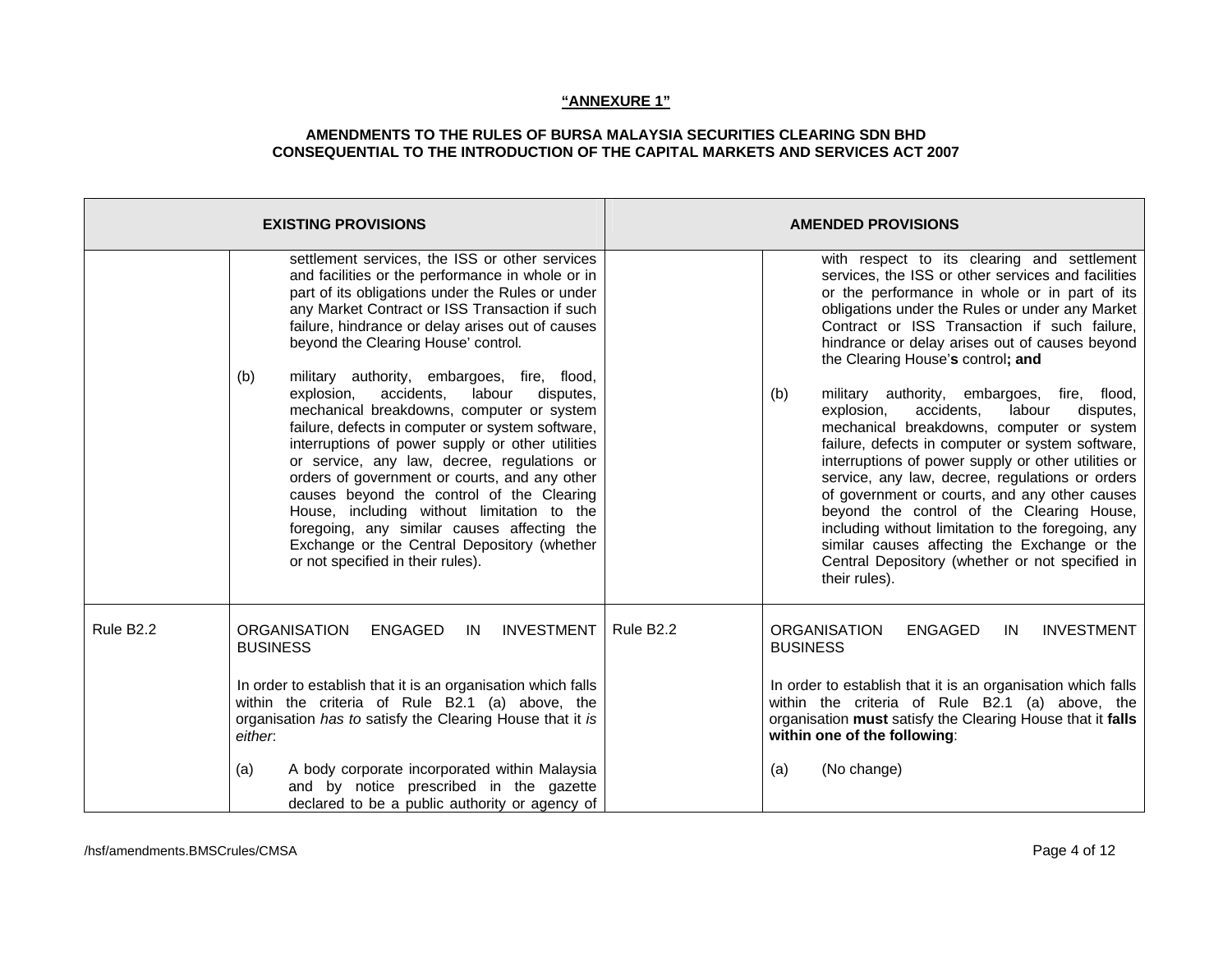### **AMENDMENTS TO THE RULES OF BURSA MALAYSIA SECURITIES CLEARING SDN BHD CONSEQUENTIAL TO THE INTRODUCTION OF THE CAPITAL MARKETS AND SERVICES ACT 2007**

| <b>EXISTING PROVISIONS</b> |     |                                                                                                                                                                                                                                                                                                                                      |                       | <b>AMENDED PROVISIONS</b> |                                                                                                                    |
|----------------------------|-----|--------------------------------------------------------------------------------------------------------------------------------------------------------------------------------------------------------------------------------------------------------------------------------------------------------------------------------------|-----------------------|---------------------------|--------------------------------------------------------------------------------------------------------------------|
|                            |     | the Government of Malaysia or any state of<br>Malaysia and engages in investment business;                                                                                                                                                                                                                                           |                       |                           |                                                                                                                    |
|                            | (b) | a statutory body established under an Act of<br>Parliament and<br>engages<br>in investment<br>business:                                                                                                                                                                                                                              |                       | (b)                       | (No change)                                                                                                        |
|                            | (c) | a bank licensed under the Islamic Banking Act<br>1983 or a bank, merchant bank or finance<br>company licensed under the Banking and<br>Financial Institutions Act 1989;                                                                                                                                                              |                       | (c)                       | (No change)                                                                                                        |
|                            | (d) | A unit trust fund approved by the Commission<br>or an asset management corporation duly<br>licensed under the Securities Industry Act<br>1983;                                                                                                                                                                                       |                       | (d)                       | A unit trust fund approved by the Commission or<br>an asset management corporation duly licensed<br>under the Act; |
|                            | (e) | An issuer within the meaning of Section 2 (1)<br>(c) of the Insurance Act 1963 authorised by the<br>Director General of Insurance and engages in<br>investment business; or                                                                                                                                                          |                       | (e)                       | (No change)                                                                                                        |
|                            | (f) | Any organisation which in the ordinary course<br>of business engages in financial services<br>and/or holds or manages the investment or<br>Securities listed and traded on the Exchange<br>by virtue of a licence or under an exempt status<br>granted by the Commission or other regulatory<br>authority under any law of Malaysia. |                       | (f)                       | (No change)                                                                                                        |
| Rule B <sub>2.4</sub>      |     | OUTSOURCING OF BACK OFFICE FUNCTIONS                                                                                                                                                                                                                                                                                                 | Rule B <sub>2.4</sub> |                           | OUTSOURCING OF BACK OFFICE FUNCTIONS                                                                               |
|                            | (a) | A Non Trading Clearing Participant may                                                                                                                                                                                                                                                                                               |                       | (a)                       | A Non Trading Clearing Participant<br>may                                                                          |

/hsf/amendments.BMSCrules/CMSA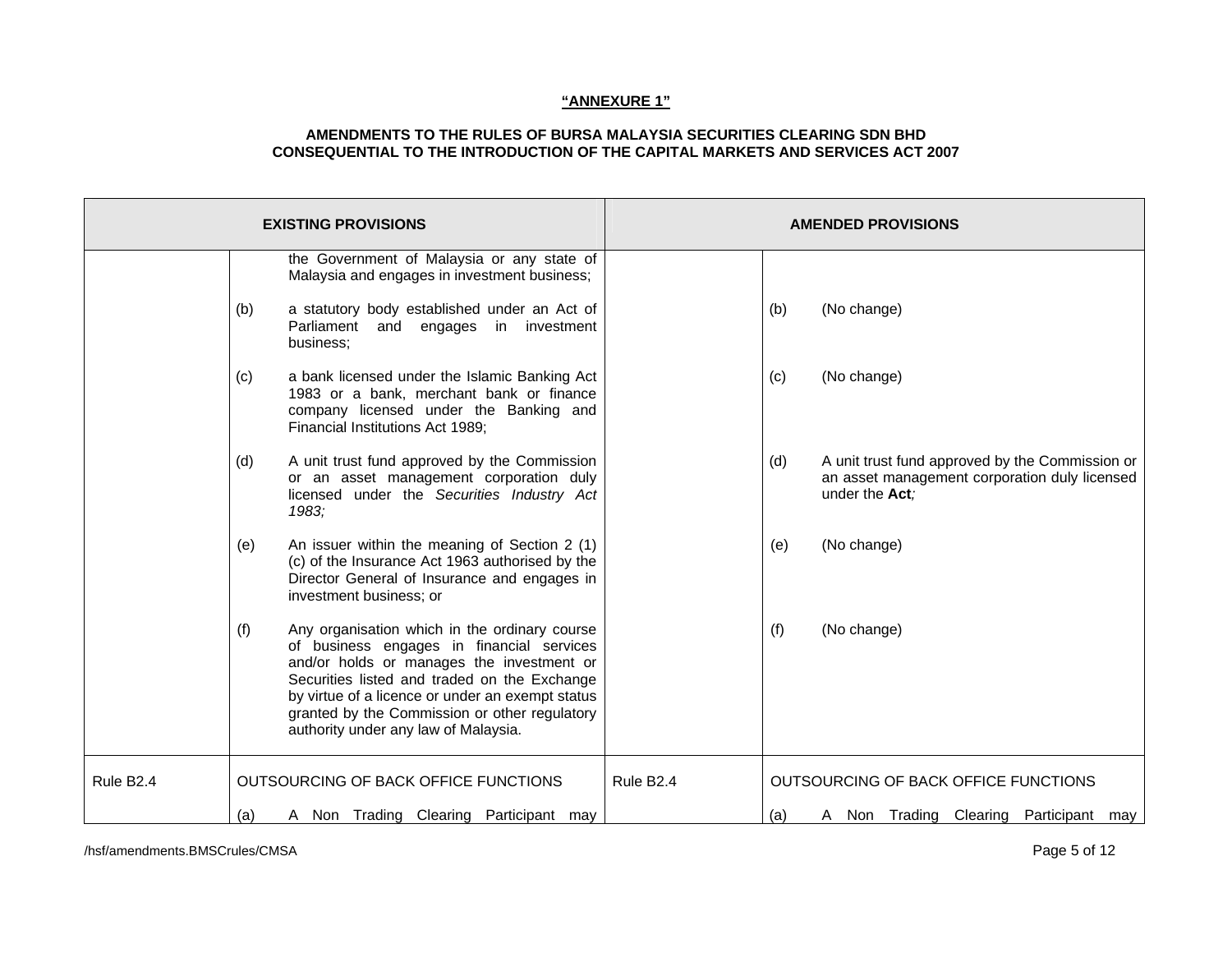| <b>EXISTING PROVISIONS</b>                                                                                                                                                                                                                                                                                                                                                                                                                                                                                                                                                                                                                                                                                                                                                                  | <b>AMENDED PROVISIONS</b>                                                                                                                                          |  |  |
|---------------------------------------------------------------------------------------------------------------------------------------------------------------------------------------------------------------------------------------------------------------------------------------------------------------------------------------------------------------------------------------------------------------------------------------------------------------------------------------------------------------------------------------------------------------------------------------------------------------------------------------------------------------------------------------------------------------------------------------------------------------------------------------------|--------------------------------------------------------------------------------------------------------------------------------------------------------------------|--|--|
| outsource its back office functions to a service<br>provided that the Non Trading<br>provider<br>Clearing Participant complies with the following<br>conditions :-                                                                                                                                                                                                                                                                                                                                                                                                                                                                                                                                                                                                                          | outsource its back office functions to a service<br>provider provided that the Non Trading Clearing<br>Participant complies<br>with the following<br>conditions :- |  |  |
| (i)<br>The back office functions that are<br>outsourced shall encompass only the<br>operational or administrative aspects of<br>the entity's functions as a Non Trading<br>Clearing Participant, including clearing<br>and settlement of transactions in<br>securities involving the Non Trading<br>Participant's<br>Clearing<br>principal<br>accounts and transactions in securities<br>involving the Non Trading Clearing<br>Participant's nominee accounts held for<br>locally incorporated companies which<br>are wholly owned by the Non Trading<br>Clearing Participant, and shall exclude<br>the Non Trading Clearing Participant's<br>decision making and management<br>function and its role of liaising with<br>regulatory authorities and fulfilling<br>regulatory requirements; | (No change)<br>(i)                                                                                                                                                 |  |  |
| The service provider must be either<br>(ii)<br>one of the following :-                                                                                                                                                                                                                                                                                                                                                                                                                                                                                                                                                                                                                                                                                                                      | (No change)<br>(ii)                                                                                                                                                |  |  |
| A company within the group of<br>(a)<br>companies to which the Non<br>Trading Clearing Participant<br>belongs; or                                                                                                                                                                                                                                                                                                                                                                                                                                                                                                                                                                                                                                                                           |                                                                                                                                                                    |  |  |
| (b)<br>independent<br>An<br>company                                                                                                                                                                                                                                                                                                                                                                                                                                                                                                                                                                                                                                                                                                                                                         |                                                                                                                                                                    |  |  |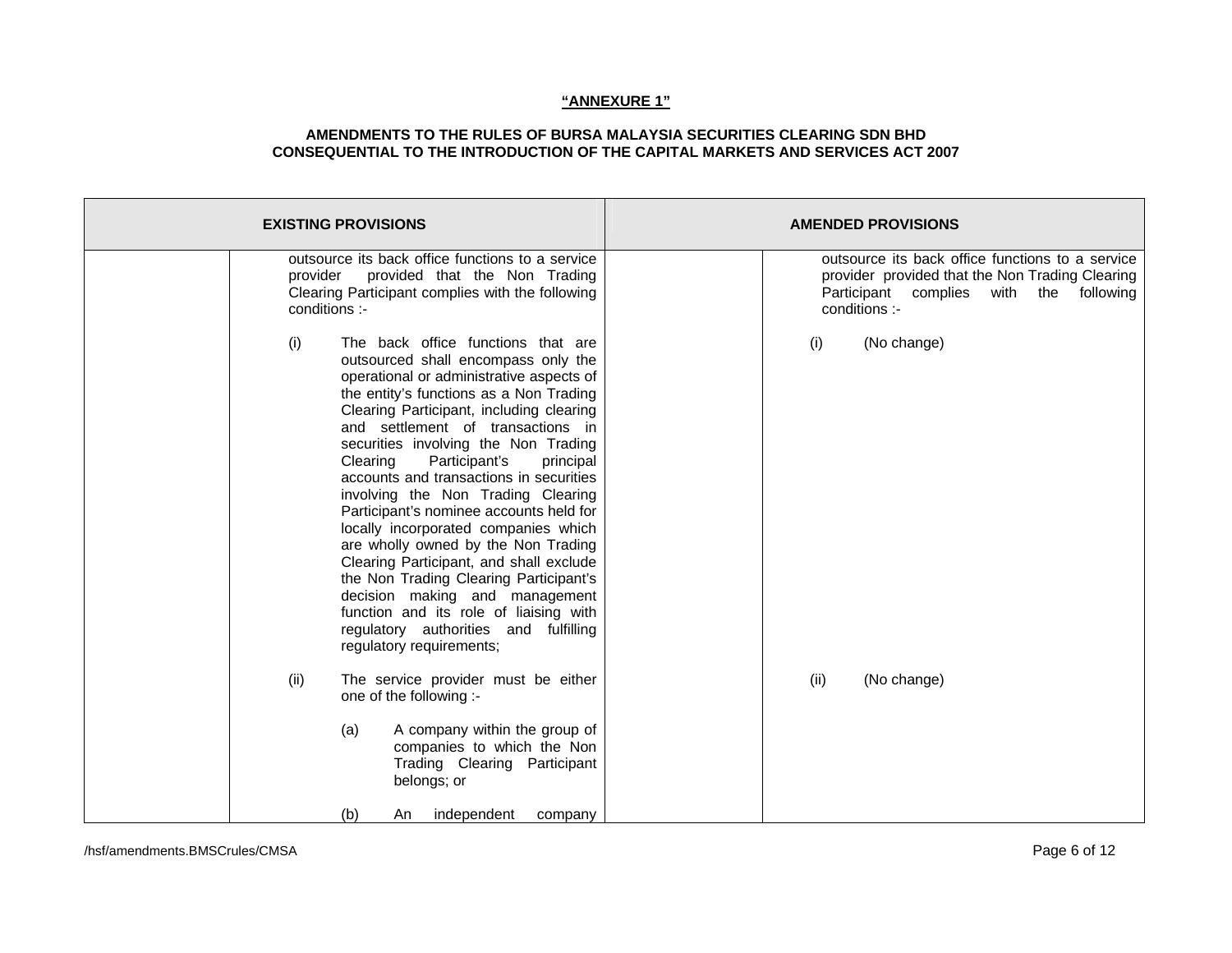| <b>EXISTING PROVISIONS</b> |                                                                                                                                                                                                                                                                                                               |       | <b>AMENDED PROVISIONS</b> |
|----------------------------|---------------------------------------------------------------------------------------------------------------------------------------------------------------------------------------------------------------------------------------------------------------------------------------------------------------|-------|---------------------------|
|                            | which is located in Malaysia<br>has<br>its<br>operations<br>and<br>conducted in Malaysia.                                                                                                                                                                                                                     |       |                           |
| (iii)                      | The service provider shall not further<br>assign or sub-contract the back office<br>functions to another party;                                                                                                                                                                                               | (iii) | (No change)               |
| (iv)                       | The legal relationship between the Non<br>Trading Clearing Participant and the<br>service provider shall be a principal-<br>agent relationship;                                                                                                                                                               | (iv)  | (No change)               |
| (v)                        | The Non Trading Clearing Participant<br>must ensure compliance by the service<br>provider with all relevant requirements<br>stipulated in any provision in these<br>Rules, agreement between the Non<br>Trading Clearing Participant and the<br>Clearing House and direction issued by<br>the Clearing House; | (v)   | (No change)               |
| (vi)                       | The Non Trading Clearing Participant<br>shall be deemed liable as a principal in<br>relation to any breach by the service<br>provider of any provision in these<br>Rules, agreement between the Non<br>Trading Clearing Participant and the<br>Clearing House and direction issued by<br>the Clearing House;  | (vi)  | (No change)               |
| (vii)                      | Any direction issued by the Clearing<br>House and directed to the Non Trading<br>Clearing Participant is deemed to have                                                                                                                                                                                       | (vii) | (No change)               |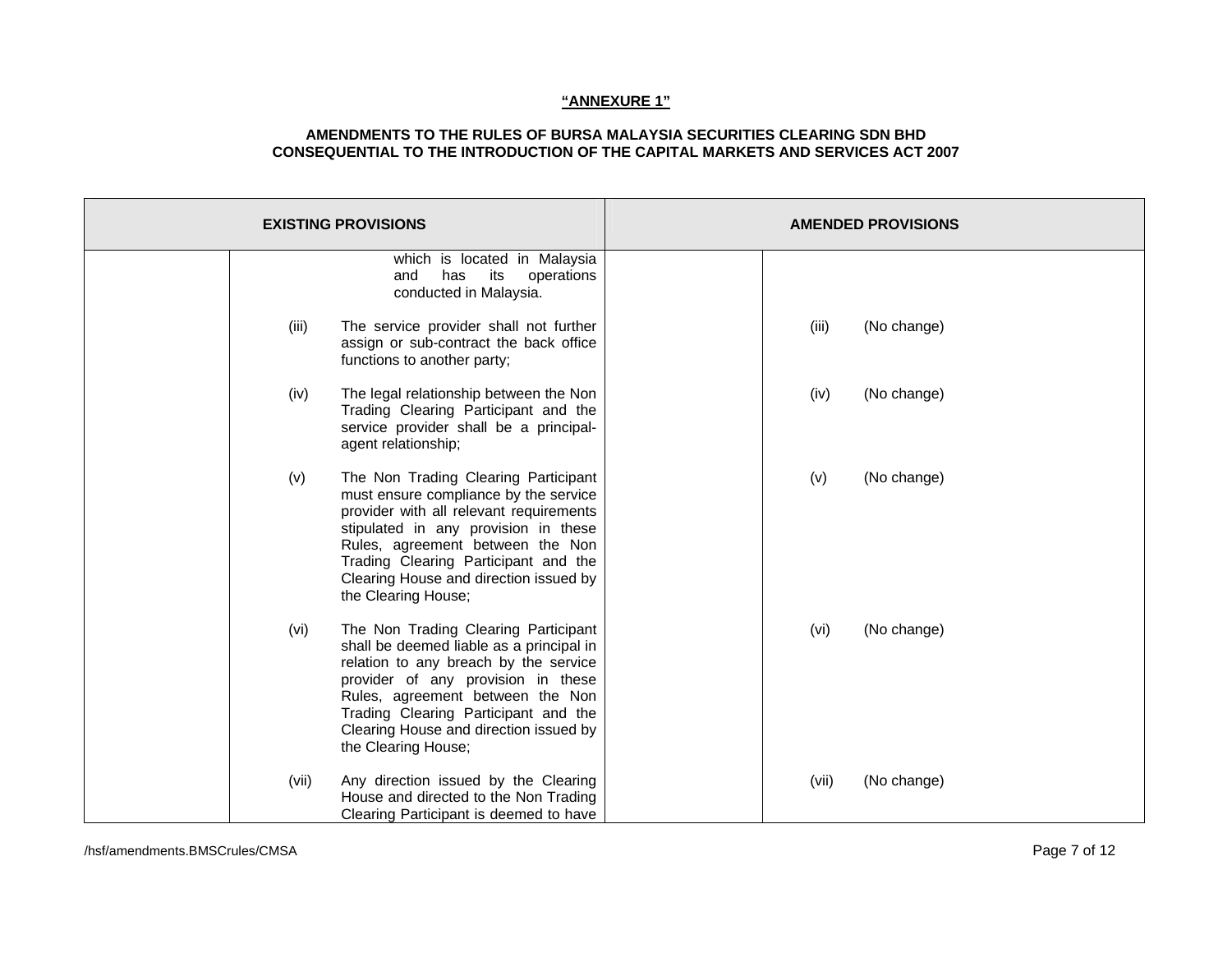| <b>EXISTING PROVISIONS</b>                                                                                                                                                                                                                                                                                                                                                                                                                                                                                                                                   |        | <b>AMENDED PROVISIONS</b>                                                                                         |
|--------------------------------------------------------------------------------------------------------------------------------------------------------------------------------------------------------------------------------------------------------------------------------------------------------------------------------------------------------------------------------------------------------------------------------------------------------------------------------------------------------------------------------------------------------------|--------|-------------------------------------------------------------------------------------------------------------------|
| also been issued and directed to the<br>service provider and shall be regarded<br>to be within the knowledge of the<br>service provider;                                                                                                                                                                                                                                                                                                                                                                                                                     |        |                                                                                                                   |
| The Non Trading Clearing Participant<br>(viii)<br>shall procure from the service provider<br>a written undertaking that the service<br>provider shall maintain the secrecy and<br>confidentiality of the documents and<br>information of clients that the service<br>provider shall have access to, from any<br>intentional or inadvertent disclosure to<br>unauthorised person(s), and that the<br>service provider's security policies,<br>procedures and controls enable the<br>protection of such confidentiality and<br>security of client information; | (viii) | (No change)                                                                                                       |
| The Non Trading Clearing Participant<br>(ix)<br>must have in place an insurance policy<br>to protect it against any liability, loss or<br>damage arising from any action or<br>omission of the service provider in<br>performing the said back office<br>functions;                                                                                                                                                                                                                                                                                          | (ix)   | (No change)                                                                                                       |
| (x)<br>The Non Trading Clearing Participant<br>must ensure that the Clearing House or<br>its agent shall at all times :-                                                                                                                                                                                                                                                                                                                                                                                                                                     | (x)    | The Non Trading Clearing Participant<br>must ensure that the Clearing House or<br>its agent shall at all times :- |
| have access to and be allowed<br>(a)<br>to make copies of the books<br>(as defined in the Securities                                                                                                                                                                                                                                                                                                                                                                                                                                                         |        | have access to and be allowed to<br>(a)<br>make copies of the books (as<br>defined in the Act) of the Non         |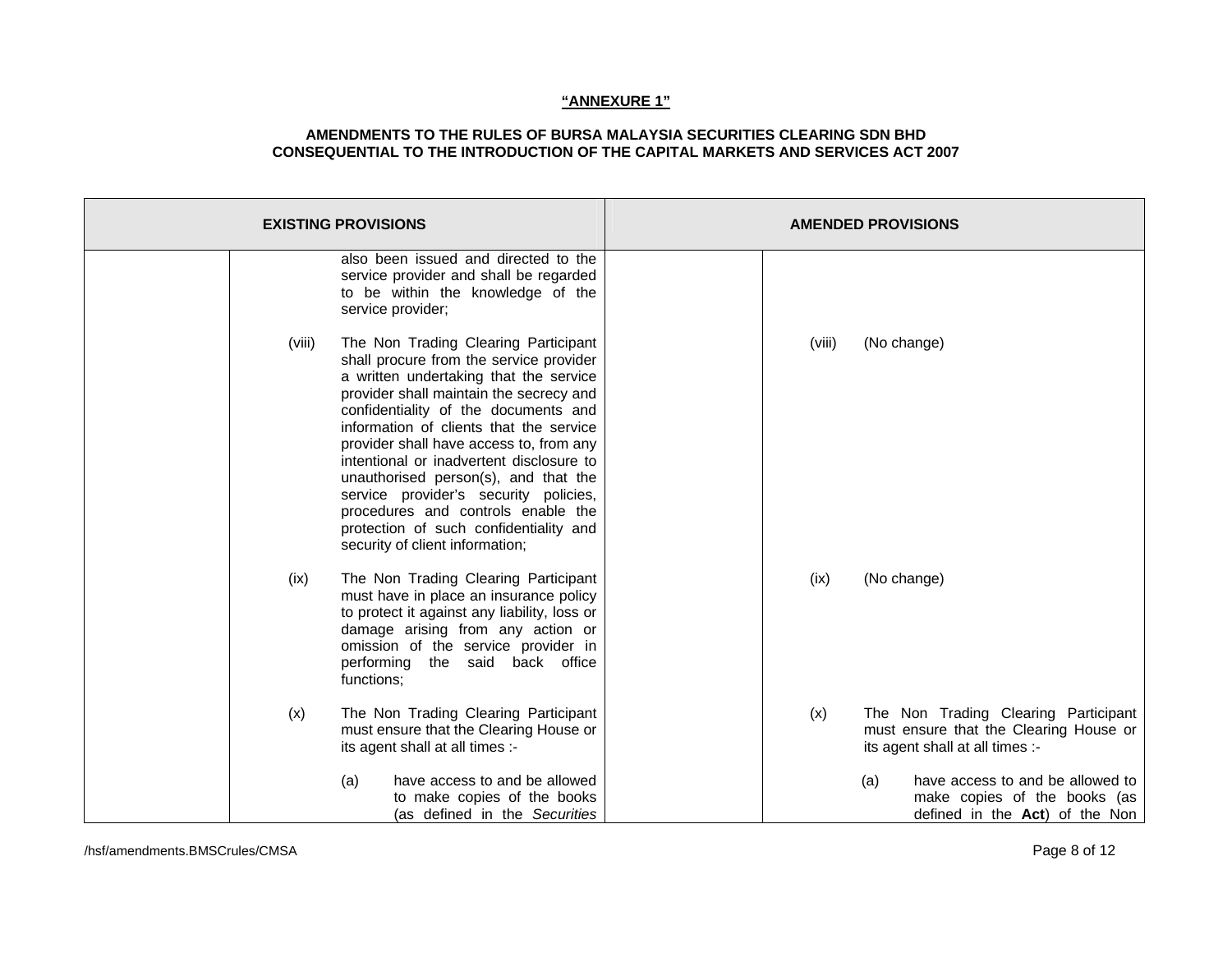| <b>EXISTING PROVISIONS</b>                                                                                                                                                                                                                                                                                                                                                                                                                     | <b>AMENDED PROVISIONS</b>                                                                                                                                                                                                                       |
|------------------------------------------------------------------------------------------------------------------------------------------------------------------------------------------------------------------------------------------------------------------------------------------------------------------------------------------------------------------------------------------------------------------------------------------------|-------------------------------------------------------------------------------------------------------------------------------------------------------------------------------------------------------------------------------------------------|
| Industry Act 1983) of the Non<br>Trading Clearing Participant or<br>the service provider and further<br>to obtain promptly any other<br>information<br>concerning<br>activities that are relevant for<br>performance<br>of<br>its<br>the<br>regulatory duties; and                                                                                                                                                                             | Trading Clearing Participant or<br>the service provider and further to<br>obtain promptly<br>other<br>any<br>information concerning activities<br>relevant<br>for the<br>that are<br>performance of its<br>regulatory<br>duties; and            |
| have access to the premises of<br>(b)<br>the Non Trading Clearing<br>Participant or the service<br>provider for the purposes of<br>conducting<br>any<br>audit,<br>inspection or investigation.                                                                                                                                                                                                                                                 | have access to the premises of<br>(b)<br>Trading Clearing<br>Non<br>the<br>Participant or the service provider<br>for the purposes of conducting<br>audit,<br>inspection<br>any<br>or<br>investigation.<br>The Non Trading Clearing Participant |
| The Non Trading Clearing Participant<br>shall procure a written consent from<br>the service provider to allow the<br>Clearing House to exercise its powers<br>as stated above; and                                                                                                                                                                                                                                                             | shall procure a written consent from the<br>service provider to allow the Clearing<br>House to exercise its powers as stated<br>above; and                                                                                                      |
| The Non Trading Clearing Participant<br>(xi)<br>shall provide a letter of undertaking to<br>the Clearing House on an annual<br>basis, that the service provider has<br>complied with all relevant requirements<br>imposed on the Non Trading Clearing<br>Participant under any provision in<br>these Rules, agreement between the<br>Non Trading Clearing Participant and<br>the Clearing House and direction<br>issued by the Clearing House. | (No change)<br>(xi)                                                                                                                                                                                                                             |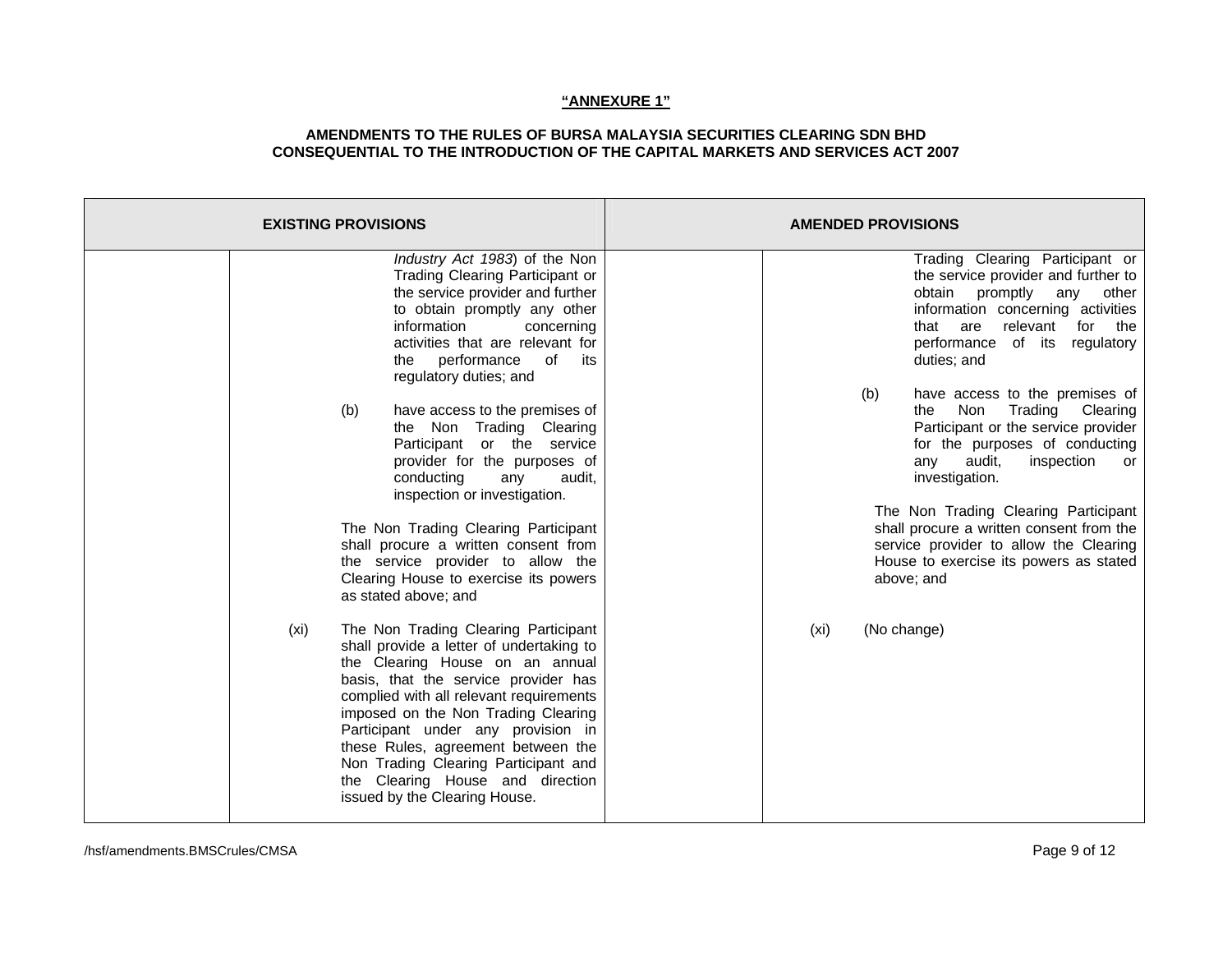|                 | <b>EXISTING PROVISIONS</b>                                                                                                                                                                                                                                                                                                                                                                                                                                                                                                                                                                                                                                                                                                                                                                                                                                                                                                                                                                                  | <b>AMENDED PROVISIONS</b> |                                                                                                                                                                                                                                                                                                                                                                                                                                                                                                                                                                                                                                                                                                                                                                                                                                                                  |  |
|-----------------|-------------------------------------------------------------------------------------------------------------------------------------------------------------------------------------------------------------------------------------------------------------------------------------------------------------------------------------------------------------------------------------------------------------------------------------------------------------------------------------------------------------------------------------------------------------------------------------------------------------------------------------------------------------------------------------------------------------------------------------------------------------------------------------------------------------------------------------------------------------------------------------------------------------------------------------------------------------------------------------------------------------|---------------------------|------------------------------------------------------------------------------------------------------------------------------------------------------------------------------------------------------------------------------------------------------------------------------------------------------------------------------------------------------------------------------------------------------------------------------------------------------------------------------------------------------------------------------------------------------------------------------------------------------------------------------------------------------------------------------------------------------------------------------------------------------------------------------------------------------------------------------------------------------------------|--|
| <b>Rule 4.2</b> | <b>DEFAULT PROCEEDINGS</b>                                                                                                                                                                                                                                                                                                                                                                                                                                                                                                                                                                                                                                                                                                                                                                                                                                                                                                                                                                                  | <b>Rule 4.2</b>           | DEFAULT PROCEEDINGS<br>IN RELATION<br>TO<br><b>NOVATED CONTRACTS</b>                                                                                                                                                                                                                                                                                                                                                                                                                                                                                                                                                                                                                                                                                                                                                                                             |  |
| Rule A4.1       | <b>CHAPTER 4</b><br>SECTION A<br>DIRECT BUSINESS CONTRACTS<br>Subject to sub-rule (b), on the occurrence of a<br>(a)<br>default by either party to a Direct Business<br>Contract, the following shall apply:-<br>in the event of default in delivery of<br>(i)<br>Securities to the Clearing House, the<br>Clearing House shall not complete the<br>settlement of the Direct Business<br>Contract; and<br>in the event of default in the financial<br>(ii)<br>settlement of the Direct Business<br>Contract, the Clearing House shall<br>return the Securities in the Clearing<br>House Direct Business Account to the<br>selling Trading Clearing Participant's<br>securities account or the ultimate<br>seller's securities account, as the case<br>may be.<br>The Clearing House shall not be responsible<br>(b)<br>for any default by the Trading Clearing<br>Participant in respect of Direct Business<br>Contracts and the Trading Clearing Participant<br>itself shall pursue all claims against its | Rule A4.1                 | <b>CHAPTER 4</b><br><b>DEFAULT RULES</b><br><b>SECTION A</b><br>DEFAULT PROCEEDINGS IN RELATION TO DIRECT<br><b>BUSINESS CONTRACTS</b><br>Subject to sub-rule (b), on the occurrence of a<br>(a)<br>default by either party to a Direct Business<br>Contract, the following Default Proceedings<br>shall apply:-<br>in the event of default in delivery of<br>(i)<br>Securities to the Clearing House, the<br>Clearing House shall not complete the<br>settlement of the Direct Business<br>Contract; and<br>(ii)<br>in the event of default in the financial<br>settlement of the Direct Business<br>Contract, the Clearing House shall<br>return the Securities in the Clearing<br>House Direct Business Account to the<br>selling Trading Clearing Participant's<br>securities account or the ultimate<br>seller's securities account, as the case<br>may be. |  |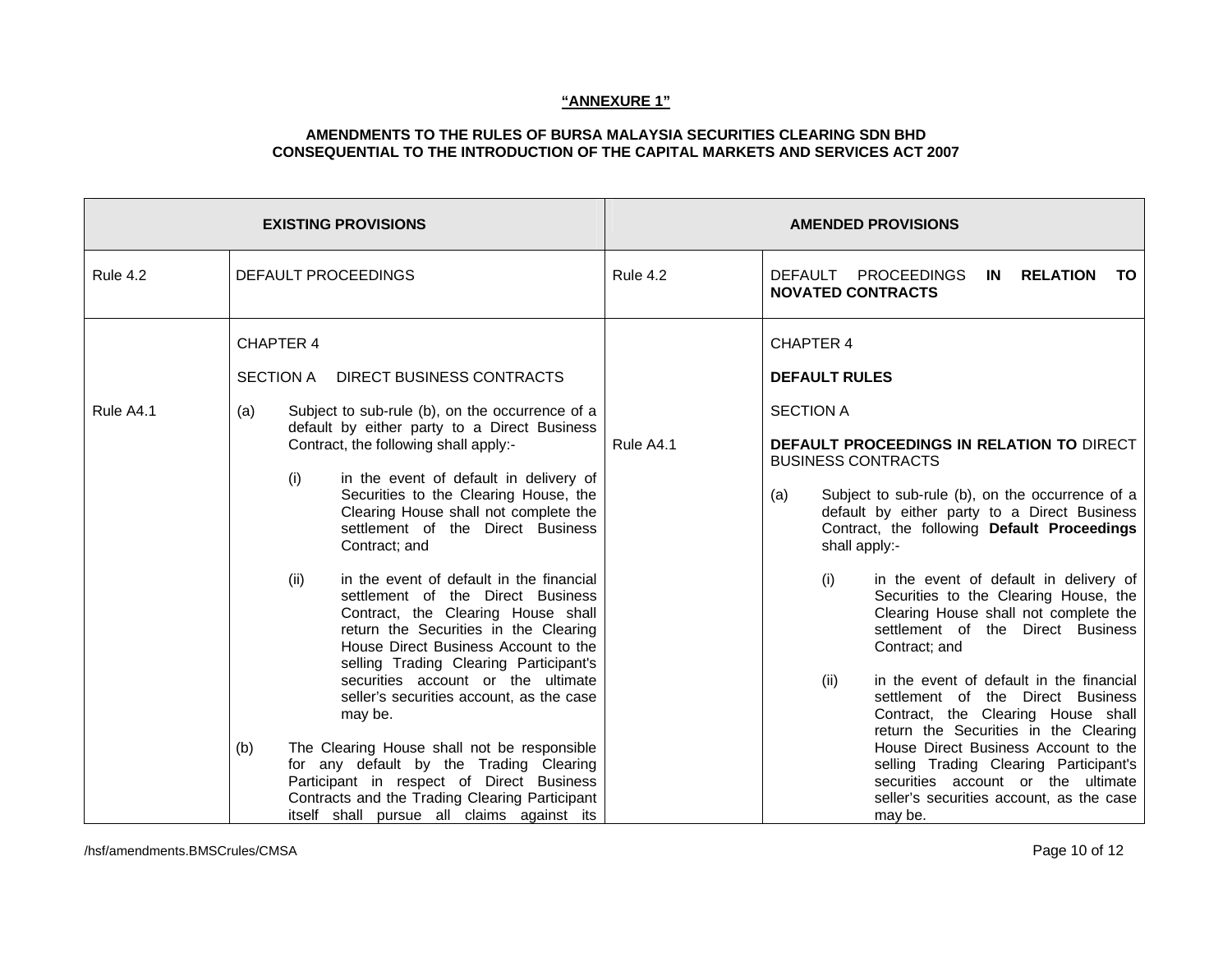|            | <b>EXISTING PROVISIONS</b>                                                                                                                                                                                                                                                 |           | <b>AMENDED PROVISIONS</b>                                                                                                                                                                                                                                                                                                                                                                                                                     |
|------------|----------------------------------------------------------------------------------------------------------------------------------------------------------------------------------------------------------------------------------------------------------------------------|-----------|-----------------------------------------------------------------------------------------------------------------------------------------------------------------------------------------------------------------------------------------------------------------------------------------------------------------------------------------------------------------------------------------------------------------------------------------------|
|            | counterparty Trading Clearing Participant in<br>default.                                                                                                                                                                                                                   |           | (b)<br>The Clearing House shall not be responsible for<br>any default by the Trading Clearing Participant<br>in respect of Direct Business Contracts and the<br>Trading Clearing Participant itself shall pursue<br>all claims against its counterparty Trading<br>Clearing Participant in default.                                                                                                                                           |
|            | (New Section of Chapter 4)                                                                                                                                                                                                                                                 | Rule B4.1 | <b>CHAPTER 4</b><br><b>DEFAULT RULES</b><br><b>SECTION B</b><br>DEFAULT PROCEEDINGS IN RELATION TO BURSA<br><b>SBL TRANSACTIONS</b><br>On the occurrence of a default by a Clearing<br>Participant in a Bursa SBL Transaction, the Clearing<br>House may institute any action or proceedings set<br>out in these Rules or the SBL Conditions which<br>provide for the taking of Default Proceedings in<br>relation to Bursa SBL Transactions. |
| Rule 4.2.3 | The Clearing House shall upon the completion by it of<br>the Default Proceedings under this Chapter:<br>make a report on such Default Proceedings<br>(a)<br>containing such particulars as required in<br>Section 105(1) of the Act; and<br>supply the report to :-<br>(b) |           | <b>CHAPTER 4</b><br><b>DEFAULT RULES</b><br><b>SECTION C</b><br><b>GENERAL SECTION</b>                                                                                                                                                                                                                                                                                                                                                        |